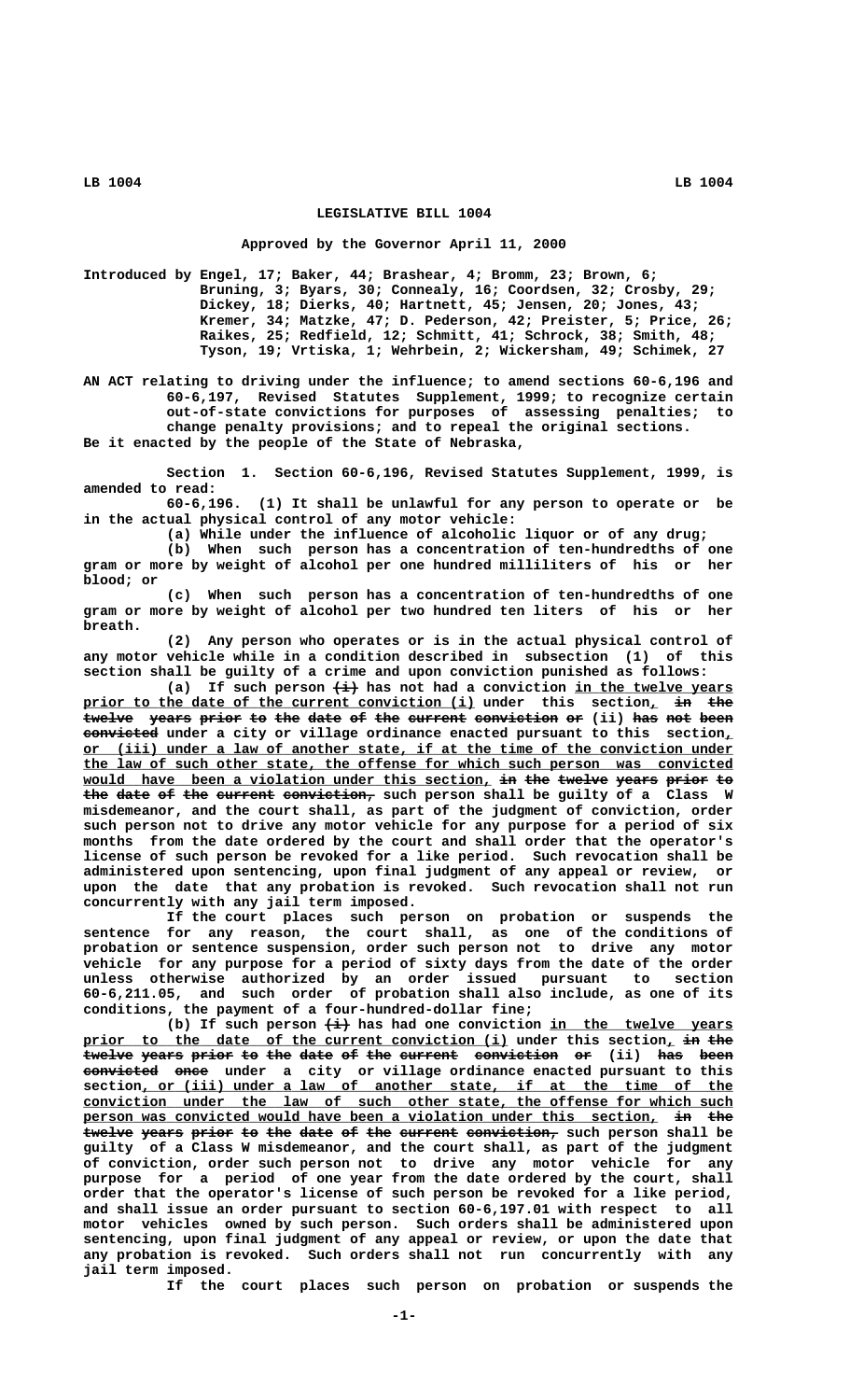**sentence for any reason, the court shall, as one of the conditions of probation or sentence suspension, order such person not to drive any motor vehicle in the State of Nebraska for any purpose for a period of one year from the date of the order unless otherwise authorized by an order issued pursuant to section 60-6,211.05 and shall issue an order pursuant to section 60-6,197.01 with respect to all motor vehicles owned by such person, and such order of probation shall also include, as conditions, the payment of a five-hundred-dollar fine and either confinement in the city or county jail for five days or the imposition of not less than two hundred forty hours of community service;**

(c) If such person  $\leftrightarrow$  has had two convictions in the twelve years prior to the date of the current conviction (i) under this section, in twelve years prior to the date of the current conviction, (ii) has been **convicted two times** under a city or village ordinance enacted pursuant to this  **\_\_\_\_\_\_\_\_\_\_\_\_\_\_\_\_\_\_\_\_\_\_\_\_\_\_\_\_\_\_\_\_\_\_\_\_\_\_\_\_\_\_\_\_\_\_\_\_\_\_\_\_\_\_\_\_\_\_\_\_\_\_\_\_\_\_\_\_\_\_\_ section, (iii) under a law of another state, if at the time of the conviction \_\_\_\_\_\_\_\_\_\_\_\_\_\_\_\_\_\_\_\_\_\_\_\_\_\_\_\_\_\_\_\_\_\_\_\_\_\_\_\_\_\_\_\_\_\_\_\_\_\_\_\_\_\_\_\_\_\_\_\_\_\_\_\_\_\_\_\_\_\_\_\_\_\_\_\_\_\_ under the law of such other state, the offense for which such person was** convicted would have been a violation under this section, or in the twelve **years prior to the date of the current conviction, or (iii) has been convicted** (iv) as described in subdivisions (i) and  $\{\pm i\}$  through (iii) of this  $\overline{\text{subdivision}_{L}}$  a total of two times in the twelve years prior to the date of the **EXIMBE 2012 EXIMBE 2014 WE SHALL CONVICTS:**  $\theta$  and  $\theta$  and stars and such that  $\theta$  and suppose  $\theta$  and **the court shall, as part of the judgment of conviction, order such person not to drive any motor vehicle in the State of Nebraska for any purpose for a period of fifteen years from the date ordered by the court, shall order that the operator's license of such person be revoked for a like period, and shall issue an order pursuant to section 60-6,197.01 with respect to all motor vehicles owned by such person. Such orders shall be administered upon sentencing, upon final judgment of any appeal or review, or upon the date that any probation is revoked. Such orders shall not run concurrently with any jail term imposed.**

**If the court places such person on probation or suspends the sentence for any reason, the court shall, as one of the conditions of probation or sentence suspension, order such person not to drive any motor vehicle in the State of Nebraska for any purpose for a period of one year unless otherwise authorized by an order issued pursuant to section 60-6,211.05 and shall issue an order pursuant to section 60-6,197.01 with respect to all motor vehicles owned by such person, and such order of probation shall also include, as conditions, the payment of a six-hundred-dollar fine and either confinement in the city or county jail for ten days or the imposition of not less than four hundred eighty hours of community service; and**

(d) If such person  $\leftarrow \rightarrow$  has had three or more convictions in the  **\_\_\_\_\_\_\_\_\_\_\_\_\_\_\_\_\_\_\_\_\_\_\_\_\_\_\_\_\_\_\_\_\_\_\_\_\_\_\_\_\_\_\_\_\_\_\_\_\_\_\_\_\_\_\_\_\_\_\_\_\_\_\_\_\_\_\_ twelve years prior to the date of the current conviction (i) under this**  $section_L$  in the twelve years prior to the date of the current conviction, (ii) has been convicted three or more times under a city or village ordinance enacted pursuant to this section, (iii) under a law of another state, if at  **\_\_\_\_\_\_\_\_\_\_\_\_\_\_\_\_\_\_\_\_\_\_\_\_\_\_\_\_\_\_\_\_\_\_\_\_\_\_\_\_\_\_\_\_\_\_\_\_\_\_\_\_\_\_\_\_\_\_\_\_\_\_\_\_\_\_\_\_\_\_\_\_\_\_\_\_\_\_ the time of the conviction under the law of such other state, the offense for** which such person was convicted would have been a violation under this **section, or (iv) in the twelve years prior to the date of the current \_\_\_\_\_\_\_\_\_\_\_\_\_\_\_\_ —— ——— —————— ————— ————— —— ——— ———— —— ——— —————— conviction, or (iii) has been convicted as described in subdivisions (i) and ——————————— —— ————— ——— ———— ————————— ———**  $\overrightarrow{ii}$  through (iii) of this subdivision, a total of three or more times in the  $t$ welve years prior to the date of the current conviction, such person shall be **guilty of a Class IV felony, and the court shall, as part of the judgment of conviction, order such person not to drive any motor vehicle in the State of Nebraska for any purpose for a period of fifteen years from the date ordered by the court, shall order that the operator's license of such person be revoked for a like period, and shall issue an order pursuant to section 60-6,197.01 with respect to all motor vehicles owned by such person. Such orders shall be administered upon sentencing, upon final judgment of any appeal or review, or upon the date that any probation is revoked. Such orders shall not run concurrently with any jail term imposed. The court shall also sentence such person to serve at least ten days' imprisonment in the city or county jail or an adult correctional facility.**

**If the court places such person on probation or suspends the sentence for any reason, the court shall, as one of the conditions of probation or sentence suspension, order such person not to drive any motor vehicle in the State of Nebraska for any purpose for a period of one year unless otherwise authorized by an order issued pursuant to section 60-6,211.05 and shall issue an order pursuant to section 60-6,197.01 with respect to all motor vehicles owned by such person, and such order of probation shall also include, as conditions, the payment of a one-thousand-dollar fine and either confinement in the city or county jail for ten days or the imposition of not less than four hundred eighty hours of community service.**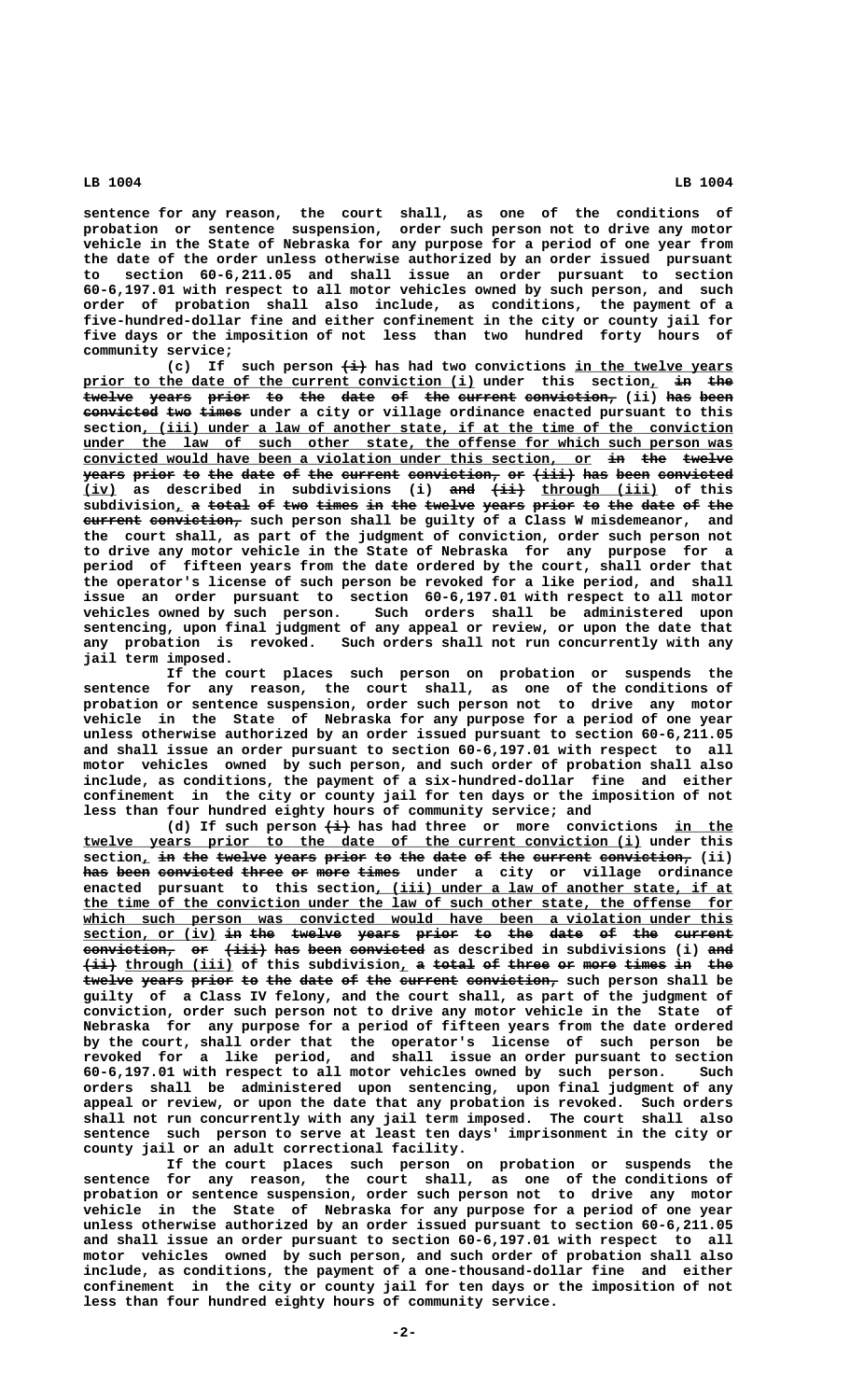**(3) For each conviction under this section, the court shall as part of the judgment of conviction make a finding on the record as to the number of** the defendant's prior convictions in the twelve years prior to the date of the **current conviction (a) under this section, and (b) under a city or village \_\_\_\_\_\_\_\_\_\_\_\_\_\_\_\_\_\_\_\_\_\_\_\_ \_ ——— \_\_\_ \_\_\_\_\_\_\_\_\_\_\_\_\_\_\_\_\_\_\_\_\_\_\_\_\_\_\_\_\_\_\_\_\_\_\_\_ ordinance enacted pursuant to this section, or (c) under a law of another** state, if at the time of the conviction under the law of such other state, the  **\_\_\_\_\_\_\_\_\_\_\_\_\_\_\_\_\_\_\_\_\_\_\_\_\_\_\_\_\_\_\_\_\_\_\_\_\_\_\_\_\_\_\_\_\_\_\_\_\_\_\_\_\_\_\_\_\_\_\_\_\_\_\_\_\_\_\_\_\_\_\_\_\_\_\_\_\_\_ offense for which the defendant was convicted would have been a violation \_\_\_\_\_\_\_\_\_\_\_\_\_\_\_\_\_\_\_\_\_\_\_\_\_\_\_\_\_\_\_\_\_\_\_\_\_\_\_\_\_\_\_\_\_\_\_\_\_\_\_\_\_\_\_\_\_\_\_\_\_\_\_\_\_\_\_\_\_\_\_\_\_\_\_\_\_\_ under this section. In any case charging a violation under this section, the \_\_\_\_\_\_\_\_\_\_\_\_\_\_\_\_\_\_\_\_\_\_\_\_\_\_\_\_\_\_\_\_\_\_\_\_\_\_\_\_\_\_\_\_\_\_\_\_\_\_\_\_\_\_\_\_\_\_\_\_\_\_\_\_\_\_\_\_\_\_\_\_\_\_\_\_\_\_ prosecutor or investigating agency shall use due diligence to obtain the \_\_\_\_\_\_\_\_\_\_\_\_\_\_\_\_\_\_\_\_\_\_\_\_\_\_\_\_\_\_\_\_\_\_\_\_\_\_\_\_\_\_\_\_\_\_\_\_\_\_\_\_\_\_\_\_\_\_\_\_\_\_\_\_\_\_\_\_\_\_\_\_\_\_\_\_\_\_ defendant's driving record from the Department of Motor Vehicles and the \_\_\_\_\_\_\_\_\_\_\_\_\_\_\_\_\_\_\_\_\_\_\_\_\_\_\_\_\_\_\_\_\_\_\_\_\_\_\_\_\_\_\_\_\_\_\_\_\_\_\_\_\_\_\_\_\_\_\_\_\_\_\_\_\_\_\_\_\_\_\_\_\_\_\_\_\_\_ defendant's driving record from other states where he or she is known to have \_\_\_\_\_\_\_\_\_\_\_\_\_\_\_\_\_\_\_\_\_\_\_\_\_\_\_\_\_\_\_\_\_\_\_\_\_\_\_\_\_\_\_\_\_\_\_\_\_\_\_\_\_\_\_\_\_\_\_\_\_\_\_\_\_\_\_\_\_\_\_\_\_\_\_\_\_\_ resided within the last twelve years. The prosecutor shall certify to the \_\_\_\_\_\_\_\_\_\_\_\_\_\_\_\_\_\_\_\_\_\_\_\_\_\_\_\_\_\_\_\_\_\_\_\_\_\_\_\_\_\_\_\_\_\_\_\_\_\_\_\_\_\_\_\_\_\_\_\_\_\_\_\_\_\_\_\_\_\_\_\_\_\_\_\_\_\_ court, prior to sentencing, that such action has been taken. The prosecutor \_\_\_\_\_\_\_\_\_\_\_\_\_\_\_\_\_\_\_\_\_\_\_\_\_\_\_\_\_\_\_\_\_\_\_\_\_\_\_\_\_\_\_\_\_\_\_\_\_\_\_\_\_\_\_\_\_\_\_\_\_\_\_\_\_\_\_\_\_\_\_\_\_\_\_\_\_\_ shall present as evidence for purposes of sentence enhancement under this \_\_\_\_\_\_\_\_\_\_\_\_\_\_\_\_\_\_\_\_\_\_\_\_\_\_\_\_\_\_\_\_\_\_\_\_\_\_\_\_\_\_\_\_\_\_\_\_\_\_\_\_\_\_\_\_\_\_\_\_\_\_\_\_\_\_\_\_\_\_\_\_\_\_\_\_\_\_ section an authenticated copy of a prior conviction in another state. The \_\_\_\_\_\_\_\_\_\_\_\_\_\_\_\_\_\_\_\_\_\_\_\_\_\_\_\_\_\_\_\_\_\_\_\_\_\_\_\_\_\_\_\_\_\_\_\_\_\_\_\_\_\_\_\_\_\_\_\_\_\_\_\_\_\_\_\_\_\_\_\_\_\_ —— authenticated copy shall be prima facie evidence of such prior conviction. in** the twelve years prior to the date of the current conviction. The defendant **shall be given the opportunity to review the record of his or her prior convictions, bring mitigating facts to the attention of the court prior to sentencing, and make objections on the record regarding the validity of such prior convictions.**

**(4) For purposes of this section, the twelve-year period shall be computed from the date of the prior offense to the date of the offense which resulted in the current conviction and the terms conviction under this section and prior conviction shall include any conviction (a) under this section as it \_\_\_ existed at the time of such conviction regardless of subsequent amendments to ———— \_\_\_\_ \_\_\_\_\_\_\_\_\_\_\_\_\_\_\_\_\_\_\_\_\_\_\_\_\_\_\_\_\_\_\_\_\_\_\_\_\_\_\_\_\_\_\_\_\_\_\_\_\_\_\_\_\_\_\_\_\_\_\_ such this section, (b) under a city or village ordinance enacted pursuant to \_\_\_\_\_\_\_\_\_\_\_\_\_\_\_\_\_\_\_\_\_\_\_\_\_\_\_\_\_\_\_\_\_\_\_\_\_\_\_\_\_\_\_\_\_\_\_\_\_\_\_\_\_\_\_\_\_\_\_\_\_\_\_\_\_\_\_\_\_\_\_\_\_\_\_\_\_\_ this section regardless of subsequent amendments to this section, or (c) under \_\_\_\_\_\_\_\_\_\_\_\_\_\_\_\_\_\_\_\_\_\_\_\_\_\_\_\_\_\_\_\_\_\_\_\_\_\_\_\_\_\_\_\_\_\_\_\_\_\_\_\_\_\_\_\_\_\_\_\_\_\_\_\_\_\_\_\_\_\_\_\_\_\_\_\_\_\_ a law of another state, if at the time of the conviction under the law of such \_\_\_\_\_\_\_\_\_\_\_\_\_\_\_\_\_\_\_\_\_\_\_\_\_\_\_\_\_\_\_\_\_\_\_\_\_\_\_\_\_\_\_\_\_\_\_\_\_\_\_\_\_\_\_\_\_\_\_\_\_\_\_\_\_\_\_\_\_\_\_\_\_\_\_\_\_\_ other state, the offense for which the person was convicted would have been a \_\_\_\_\_\_\_\_\_\_\_\_\_\_\_\_\_\_\_\_\_\_\_\_\_\_\_\_\_\_\_\_\_\_\_\_\_\_\_\_\_\_\_\_\_\_\_\_\_\_\_\_\_\_\_\_\_\_\_\_\_\_\_\_\_\_\_\_\_\_\_\_\_\_\_\_\_\_ violation under this section regardless of subsequent amendments to this section. \_\_\_\_\_\_\_**

**(5) Any period of revocation or order not to drive imposed under this section shall be reduced by any period imposed under section 60-6,206. Any period of revocation or order not to drive imposed under subdivision (2)(a) of this section shall not prohibit the operation of a motor vehicle under the terms and conditions of an employment driving permit issued pursuant to subsection (2) of section 60-6,206.**

**(6) Any person operating a motor vehicle on the highways or streets of this state while his or her operator's license has been revoked pursuant to subdivision (2)(c) or (2)(d) of this section shall be guilty of a Class IV felony. If such person has had a conviction under this subsection prior to the date of the current conviction under this subsection, such person shall be guilty of a Class III felony.**

**(7) Any city or village may enact ordinances in conformance with this section and section 60-6,197. Upon conviction of any person of a violation of such a city or village ordinance, the provisions of this section with respect to the operator's license of such person shall be applicable the same as though it were a violation of this section.**

**(8) Any person who has been convicted of driving while intoxicated shall, during a presentence evaluation, submit to and participate in an alcohol assessment. The alcohol assessment shall be paid for by the person convicted of driving while intoxicated. At the time of sentencing, the judge, having reviewed the assessment results, may then order the convicted person to follow through on the alcohol assessment results at the convicted person's** expense in lieu of or in addition to any penalties deemed necessary.

**Sec. 2. Section 60-6,197, Revised Statutes Supplement, 1999, is amended to read:**

**60-6,197. (1) Any person who operates or has in his or her actual physical control a motor vehicle in this state shall be deemed to have given his or her consent to submit to a chemical test or tests of his or her blood, breath, or urine for the purpose of determining the concentration of alcohol or the presence of drugs in such blood, breath, or urine.**

**(2) Any peace officer who has been duly authorized to make arrests for violations of traffic laws of this state or of ordinances of any city or village may require any person arrested for any offense arising out of acts alleged to have been committed while the person was driving or was in actual physical control of a motor vehicle while under the influence of alcoholic liquor or drugs to submit to a chemical test or tests of his or her blood, breath, or urine for the purpose of determining the concentration of alcohol or the presence of drugs in such blood, breath, or urine when the officer has reasonable grounds to believe that such person was driving or was in the**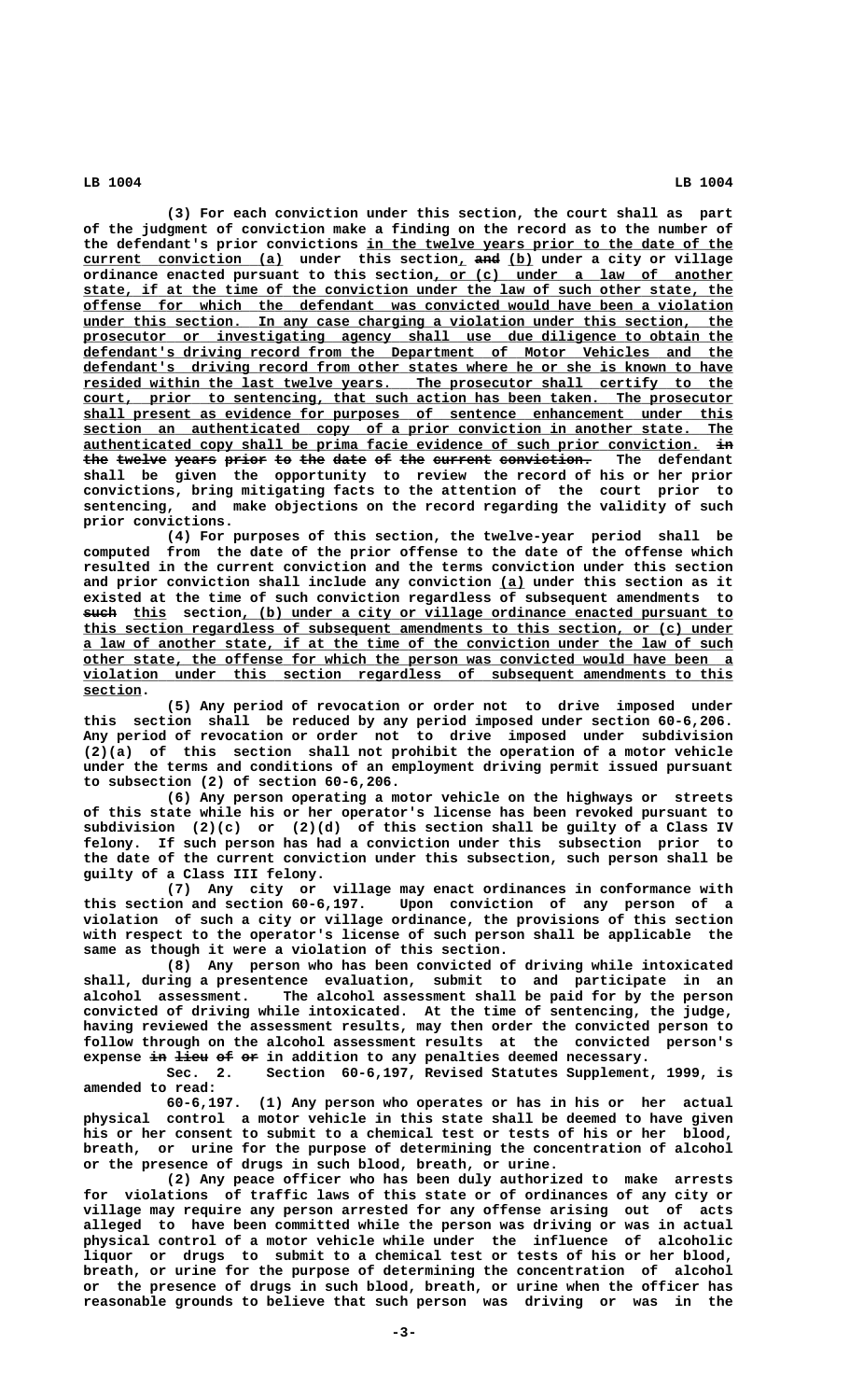**actual physical control of a motor vehicle in this state while under the influence of alcoholic liquor or drugs in violation of section 60-6,196.**

**(3) Any peace officer who has been duly authorized to make arrests for violation of traffic laws of this state or ordinances of any city or village may require any person who operates or has in his or her actual physical control a motor vehicle in this state to submit to a preliminary test of his or her breath for alcohol concentration if the officer has reasonable grounds to believe that such person has alcohol in his or her body, has committed a moving traffic violation, or has been involved in a traffic accident. Any person who refuses to submit to such preliminary breath test or whose preliminary breath test results indicate an alcohol concentration in violation of section 60-6,196 shall be placed under arrest. Any person who refuses to submit to such preliminary breath test shall be guilty of a Class V misdemeanor.**

**(4) Any person arrested as provided in this section may, upon the direction of a peace officer, be required to submit to a chemical test or tests of his or her blood, breath, or urine for a determination of the concentration of alcohol or the presence of drugs. If the chemical test discloses the presence of a concentration of alcohol in violation of subsection (1) of section 60-6,196, the person shall be subject to the administrative revocation procedures provided in sections 60-6,205 to 60-6,208 and upon conviction shall be punished as provided in section 60-6,196. Any person who refuses to submit to such test or tests required pursuant to this section shall be subject to the administrative revocation procedures provided in sections 60-6,205 to 60-6,208 and shall be guilty of a crime and upon conviction punished as follows:**

(a) If such person  $\overleftrightarrow{+}$  has not had a conviction in the twelve years prior to the date of the current conviction (i) under this section for refusal to submit to a chemical blood, breath, or urine test, in the twelve years prior to the date of the current conviction or (ii) has not been convicted **under a city or village ordinance enacted pursuant to this section as** authorized by section 60-6,196, or (iii) under a law of another state, if at the time of the conviction under the law of such other state, the offense for which such person was convicted would have been a violation under this **section, in the twelve years prior to the date of the current conviction, such person shall be guilty of a Class W misdemeanor, and the court shall, as part of the judgment of conviction, order such person not to drive any motor vehicle in the State of Nebraska for any purpose for a period of six months from the date ordered by the court and shall order that the operator's license of such person be revoked for a like period. Such revocation shall be administered upon sentencing, upon final judgment of any appeal or review, or upon the date that any probation is revoked. Such revocation shall not run concurrently with any jail term imposed.**

**If the court places such person on probation or suspends the sentence for any reason, the court shall, as one of the conditions of probation or sentence suspension, order such person not to drive any motor vehicle in the State of Nebraska for any purpose for a period of sixty days unless otherwise authorized by an order issued pursuant to section 60-6,211.05, and such order of probation shall also include, as one of its conditions, the payment of a four-hundred-dollar fine;**

(b) If such person  $\overleftrightarrow{++}$  has had one conviction in the twelve years prior to the date of the current conviction (i) under this section for refusal **to submit to a chemical blood, breath, or urine test, in the twelve years \_ —— ——— —————— ———— prior to the date of the current conviction or (ii) has been convicted once ————— —— ——— ———— —— ——— ——————— —————————— —— ——— ———— ————————— ——— under a city or village ordinance enacted pursuant to this section as** authorized by section 60-6,196, or (iii) under a law of another state, if at  **\_\_\_\_\_\_\_\_\_\_\_\_\_\_\_\_\_\_\_\_\_\_\_\_\_\_\_\_\_\_\_\_\_\_\_\_\_\_\_\_\_\_\_\_\_\_\_\_\_\_\_\_\_\_\_\_\_\_\_\_\_\_\_\_\_\_\_\_\_\_\_\_\_\_\_\_\_\_ the time of the conviction under the law of such other state, the offense for** which such person was convicted would have been a violation under this  $section_L$  in the twelve years prior to the date of the current conviction, such **person shall be guilty of a Class W misdemeanor, and the court shall, as part of the judgment of conviction, order such person not to drive any motor vehicle in the State of Nebraska for any purpose for a period of one year from the date ordered by the court, shall order that the operator's license of such person be revoked for a like period, and shall issue an order pursuant to section 60-6,197.01 with respect to all motor vehicles owned by such person. Such orders shall be administered upon sentencing, upon final judgment of any appeal or review, or upon the date that any probation is revoked. Such orders shall not run concurrently with any jail term imposed.**

**If the court places such person on probation or suspends the sentence for any reason, the court shall, as one of the conditions of probation or sentence suspension, order such person not to drive any motor vehicle in the State of Nebraska for any purpose for a period of one year from**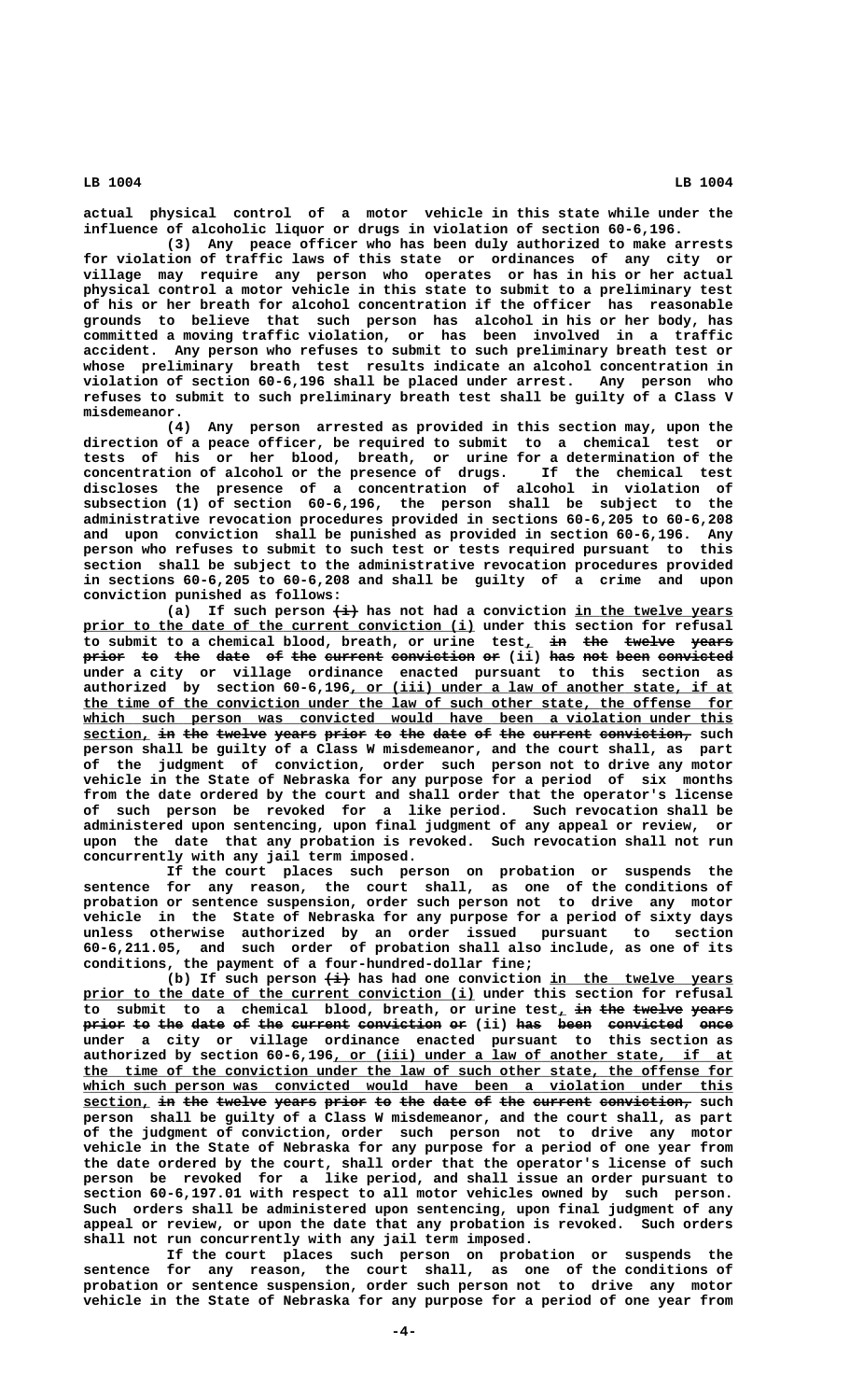**the date of the order unless otherwise authorized by an order issued pursuant to section 60-6,211.05 and shall issue an order pursuant to section 60-6,197.01 with respect to all motor vehicles owned by such person, and such order of probation shall also include, as conditions, the payment of a five-hundred-dollar fine and either confinement in the city or county jail for five days or the imposition of not less than two hundred forty hours of community service;**

(c) If such person  $\leftrightarrow$  has had two convictions in the twelve years  $\frac{prior\ to\ the\ date\ of\ the\ current\ convection\ (i)}$  under this section for refusal to submit to a chemical blood, breath, or urine test<sub>*l*</sub> in the twelve years **prior to the date of the current conviction,** (ii) has been convicted two times **under a city or village ordinance enacted pursuant to this section as** authorized by section 60-6,196, (iii) under a law of another state, if at the  **\_\_\_\_\_\_\_\_\_\_\_\_\_\_\_\_\_\_\_\_\_\_\_\_\_\_\_\_\_\_\_\_\_\_\_\_\_\_\_\_\_\_\_\_\_\_\_\_\_\_\_\_\_\_\_\_\_\_\_\_\_\_\_\_\_\_\_\_\_\_\_\_\_\_\_\_\_\_ time of the conviction under the law of such other state, the offense for** which such person was convicted would have been a violation under this **section, or (iv) in the twelve years prior to the date of the current \_\_\_\_\_\_\_\_\_\_\_\_\_\_\_\_\_\_ —— ——— —————— ————— ————— —— ——— ———— —— ——— —————— conviction, or (iii) has been convicted as described in subdivisions (i) and**  $\overrightarrow{4i}$  through (iii) of this subdivision, a total of two times in the twelve **years prior to the date of the current conviction, such person shall be guilty of a Class W misdemeanor, and the court shall, as part of the judgment of conviction, order such person not to drive any motor vehicle in the State of Nebraska for any purpose for a period of fifteen years from the date ordered by the court, shall order that the operator's license of such person be revoked for a like period, and shall issue an order pursuant to section 60-6,197.01 with respect to all motor vehicles owned by such person. Such orders shall be administered upon sentencing, upon final judgment of any appeal or review, or upon the date that any probation is revoked. Such orders shall not run concurrently with any jail term imposed.**

**If the court places such person on probation or suspends the sentence for any reason, the court shall, as one of the conditions of probation or sentence suspension, order such person not to drive any motor vehicle in the State of Nebraska for any purpose for a period of one year unless otherwise authorized by an order issued pursuant to section 60-6,211.05 and shall issue an order pursuant to section 60-6,197.01 with respect to all motor vehicles owned by such person, and such order of probation shall also include, as conditions, the payment of a six-hundred-dollar fine and either confinement in the city or county jail for ten days or the imposition of not less than four hundred eighty hours of community service; and**

(d) If such person  $\overleftrightarrow{ }$  has had three or more convictions in the  **\_\_\_\_\_\_\_\_\_\_\_\_\_\_\_\_\_\_\_\_\_\_\_\_\_\_\_\_\_\_\_\_\_\_\_\_\_\_\_\_\_\_\_\_\_\_\_\_\_\_\_\_\_\_\_\_\_\_\_\_\_\_\_\_\_ twelve years prior to the date of the current conviction (i) under this** section for refusal to submit to a chemical blood, breath, or urine test,  $\frac{1}{2}$ the twelve years prior to the date of the current conviction, (ii) has been **convicted three or more times under a city or village ordinance enacted ————————— ————— —— ———— ———— pursuant to this section as authorized by section 60-6,196, (iii) under a law \_\_\_\_\_\_\_\_\_\_\_\_\_\_\_\_\_\_\_\_ \_\_\_\_\_\_\_\_\_\_\_\_\_\_\_\_\_\_\_\_\_\_\_\_\_\_\_\_\_\_\_\_\_\_\_\_\_\_\_\_\_\_\_\_\_\_\_\_\_\_\_\_\_\_\_\_\_\_\_\_\_\_\_\_\_\_\_\_\_\_\_\_\_\_\_\_\_\_ of another state, if at the time of the conviction under the law of such other \_\_\_\_\_\_\_\_\_\_\_\_\_\_\_\_\_\_\_\_\_\_\_\_\_\_\_\_\_\_\_\_\_\_\_\_\_\_\_\_\_\_\_\_\_\_\_\_\_\_\_\_\_\_\_\_\_\_\_\_\_\_\_\_\_\_\_\_\_\_\_\_\_\_\_\_\_\_ state, the offense for which such person was convicted would have been a**  $violation$  under this section, or (iv) i<del>n</del> the twelve years prior to the date of **the current conviction, or (iii) has been convicted as described in ——— ——————— ——————————— —— ————— ——— ———— —————————**  $\texttt{subdivisions}$  (i) <del>and (ii)</del>  $\texttt{through (iii)}$  of this  $\texttt{subdivision}$  a <del>total</del> of three or more times in the twelve years prior to the date of the current conviction, **such person shall be guilty of a Class IV felony, and the court shall, as part of the judgment of conviction, order such person not to drive any motor vehicle in the State of Nebraska for any purpose for a period of fifteen years from the date ordered by the court, shall order that the operator's license of such person be revoked for a like period, and shall issue an order pursuant to section 60-6,197.01 with respect to all motor vehicles owned by such person. Such orders shall be administered upon sentencing, upon final judgment of any appeal or review, or upon the date that any probation is revoked. Such orders shall not run concurrently with any jail term imposed. The court shall also sentence such person to serve at least ten days' imprisonment in the city or county jail or an adult correctional facility.**

**If the court places such person on probation or suspends the sentence for any reason, the court shall, as one of the conditions of probation or sentence suspension, order such person not to drive any motor vehicle in the State of Nebraska for any purpose for a period of one year unless otherwise authorized by an order issued pursuant to section 60-6,211.05 and shall issue an order pursuant to section 60-6,197.01 with respect to all motor vehicles owned by such person, and such order of probation shall also include, as conditions, the payment of a one-thousand-dollar fine and either confinement in the city or county jail for ten days or the imposition of not less than four hundred eighty hours of community service.**

**(5) For each conviction under this section, the court shall, as part**